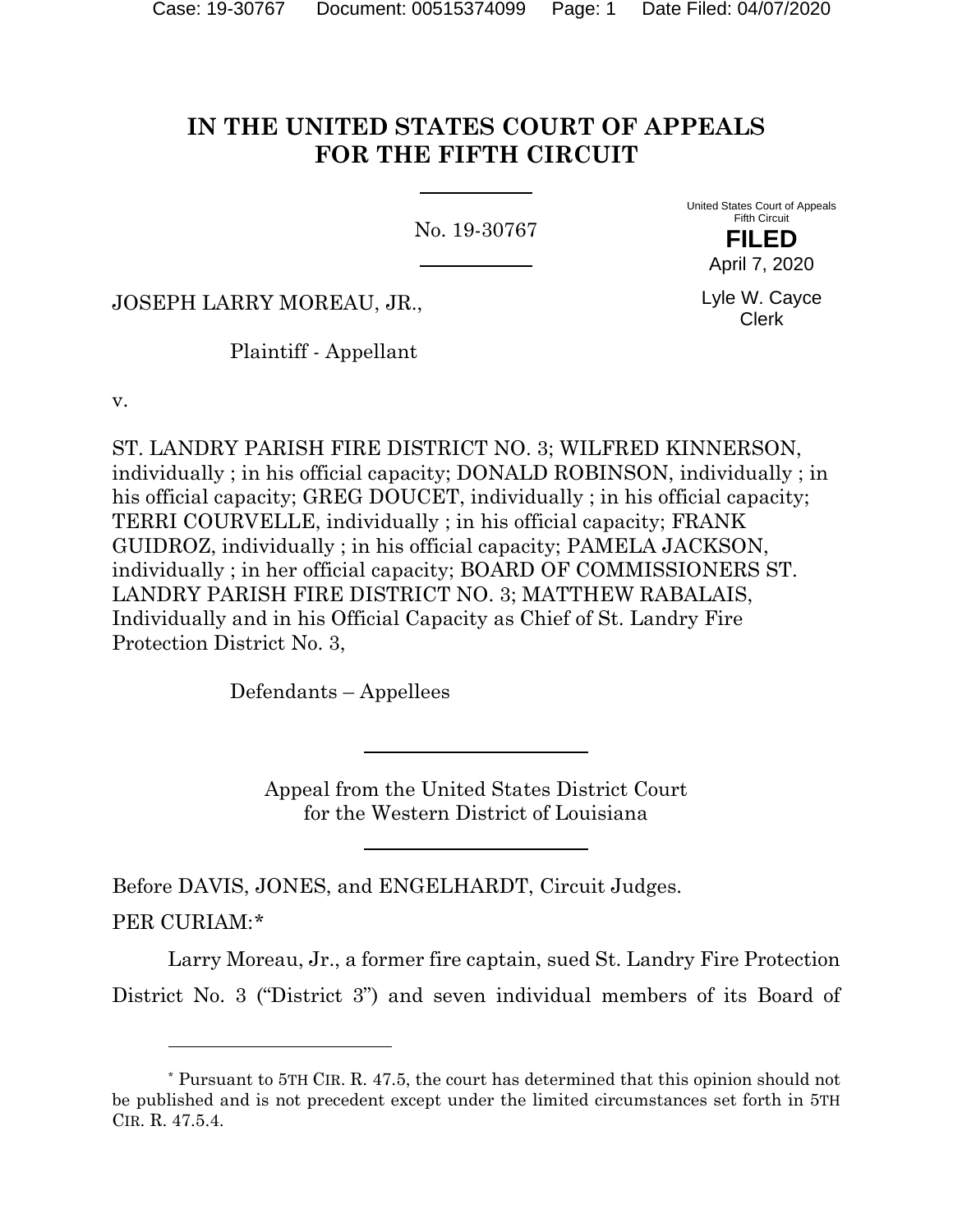Commissioners (the "Board") under 42 U.S.C. § 1983, alleging he was fired in retaliation for exercising his First Amendment rights and without due process. The district court granted summary judgment in favor of Defendants. We AFFIRM.

## **I. BACKGROUND**

In May 2017, Moreau was accused of refusing to participate in a fire training exercise. At a pre-disciplinary hearing before the Board, Moreau explained that he did not participate because of an on-the-job injury that he failed to report. The Board voted to issue Moreau a formal letter of reprimand, but Chairman Wilfred Kinnerson would have gone further—he thought Moreau should have been fired over the incident. This created a "personal problem" between Moreau and Chairman Kinnerson.

Months later, the actions of an unrelated local school board caught media attention. When a teacher questioned the members of the Vermillion Parish School Board about a potential raise for the superintendent, the school board had police remove her from the meeting, and the teacher was handcuffed and taken to jail. One of Moreau's Facebook friends posted a local news story about the school board incident, and Moreau posted the following comment:

all of this going on with this poor teacher being treated so unfairly makes one thing perfectly clear… These "boards" everywhere, ruled by good old boy politics need to be dissolved ASAP..!! We have the same exact problem at our fire department… A board of clueless idiots making the decisions that affect many including the very employees who actually do the job.. It's a joke.. I hope this teacher makes them pay…. and pay big time.!!

Moreau deleted the post after Candice Elkins, secretary to District 3's Board, responded to it. Then he initiated the following private message exchange with Elkins: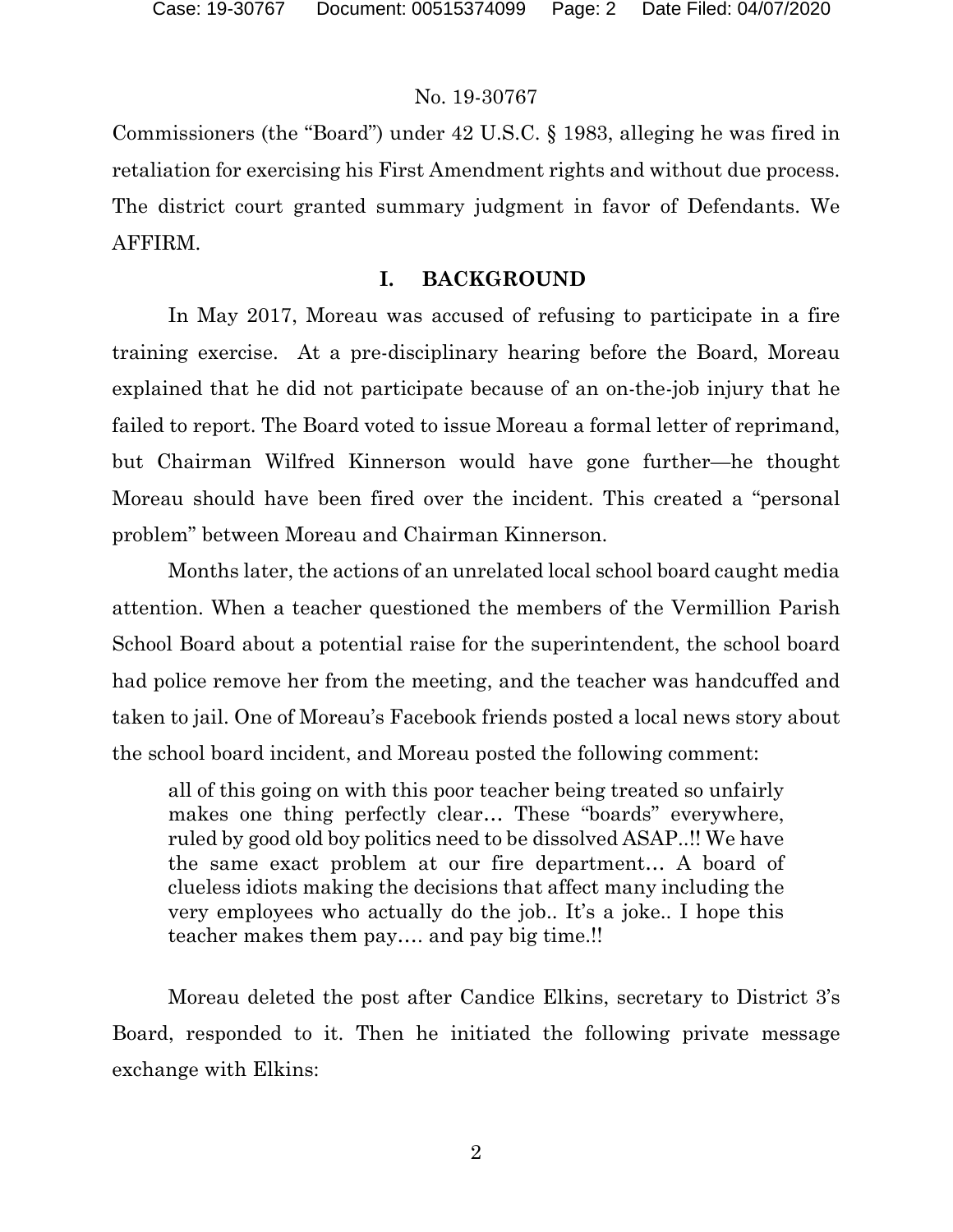[MOREAU:] Not trying to be ugly here so don't get all wound up… But if you're looking at my page and trying to Police what I say because you happen to be on our Board than [sic] I will have to delete you. I didn't call all of you idiots. You know exactly the ones I'm talking about. I'm not stupid, I spent the better part of last summer having to literally fight for my job after working my ass off there for 27 damn years.. Also having to actually sit at a board meeting and explain myself after providing 2 different doctors [sic] excuse as to why I couldn't work that day..!! Fucking embarrassing, humiliating and wrong.. All because of one IDIOT on the board. !! I did not deserve that!! Remember it was y'all who hired that nut four years ago... it was y'all who sat back and did nothing while he practically ruined our department. It was y'all who gave him a blank check, allowed him to treat the men like shit (especially the older ones like myself) and then finally at the end after we were broke did y'all wake up. All this stuff going on with this teacher in Abbeville shows that this good old boy political crap is for the birds and I can't wait to get away from it… Going in the drop October 31st of this year… I will never work a political job again that's for certain..

[ELKINS:] Dude… didn't look up your page to police anything. Scrolling through fb this morning and there it was for any of your friends to see. Just to clarify, I'm not on the board so I didn't take offense. I work for the board, I happen to love Fire District 3, and will work with the board and the entire staff of firefighters to make it great again! That's my goal.

[MOREAU:] Well, I've seen an awful lot of dirty s[t]uff go on over there in 27 years..!! Just tired of it. Ready to go do something else. And for the record I do think y'all are on the right track... If they don't make Rabalais chief, I might just outright quit.. He's definitely without a doubt the right man for the job… But this board has a history in the past of not always doing the "right" things…

[ELKINS:] The Board, and all of us affiliated with FD3, have worked tirelessly in the last year to turn things around. Some of us prefer to look towards the future rather than dwell on the past. It's a different board now and they are trying hard to do the right thing. You misspoke when you referred to them as clueless idiots,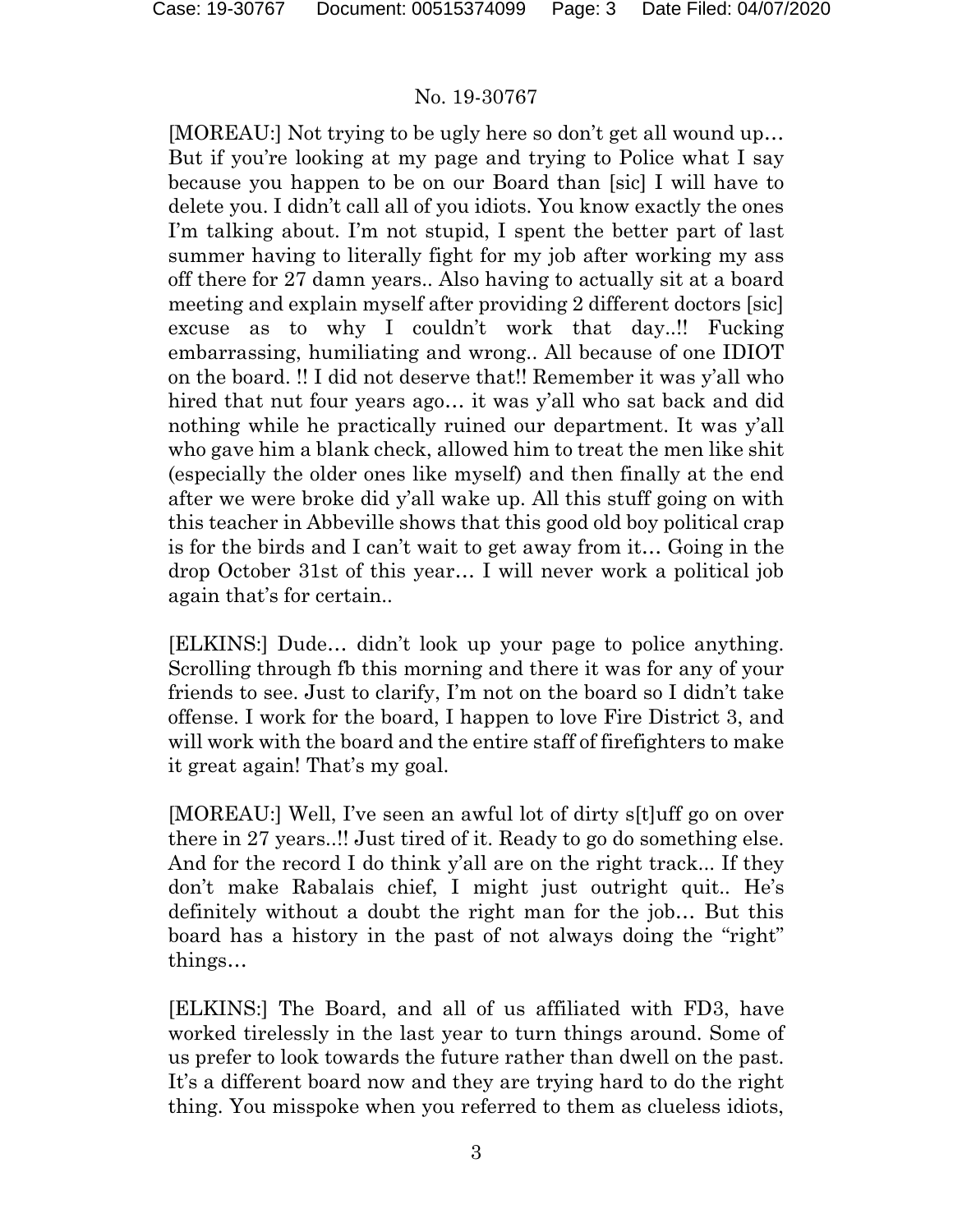but that's just my opinion. You probably should not speak negatively, nor post negatively on social media, about the agency which has provided your livelihood for the past 27 years, no matter how tired you are of it. Just offering my 2 cents, for what it's worth. Have a good weekend!

[MOREAU:] I'm sorry but Kennerson [sic] is a clueless idiot who should not even be allowed near a board of any kind that makes decisions.. Don't think I misspoke one bit. And it's not so easy to just forget the past when you've just given up 27 years of your life seeing and living it. It has been a prison at times not a livelihood… and my sentence is almost up. At this point I'm just hoping my last few years are a little more pleasant than the first 27 have been..

[MOREAU:] I really don't think y'all realize just how bad the moral [sic] of the men is over there..!!! It's literally completely in the toilet.!! Hopefully that'll get better as well..

Elkins complained about Moreau's comments, and Moreau was given written notice that he would be investigated for posting "disparaging remarks" about District 3. Moreau was questioned by fire district Chief Rabalais, and was later given notice of a pre-disciplinary hearing.<sup>[1](#page-3-0)</sup> At the hearing, Moreau defended his Facebook post on the grounds that he was referring to "older boards, not the current board" when he called them "clueless idiots." The Board unanimously voted to fire Moreau.

<span id="page-3-0"></span><sup>&</sup>lt;sup>1</sup> The notice informed Moreau that his post violated District 3's social media policy, and that he may face disciplinary action for the following violations listed in the state civil service law, La. Rev. Stat. § 33:2500:

<sup>(3)</sup> The commission or omission of any act to the prejudice of the departmental service or contrary to the public interest or policy.

<sup>(5)</sup> Conduct of a discourteous or wantonly offensive nature toward the public, any municipal officer or employee; and, any dishonest, disgraceful, or immoral conduct.

<sup>(14)</sup> The willful violation of any provision of this Part or of any rule, regulation, or order hereunder.

Defendants note that the notice should have actually cited La. Rev. Stat. § 33:2560—the section of the civil service law that applies to small municipalities and fire districts.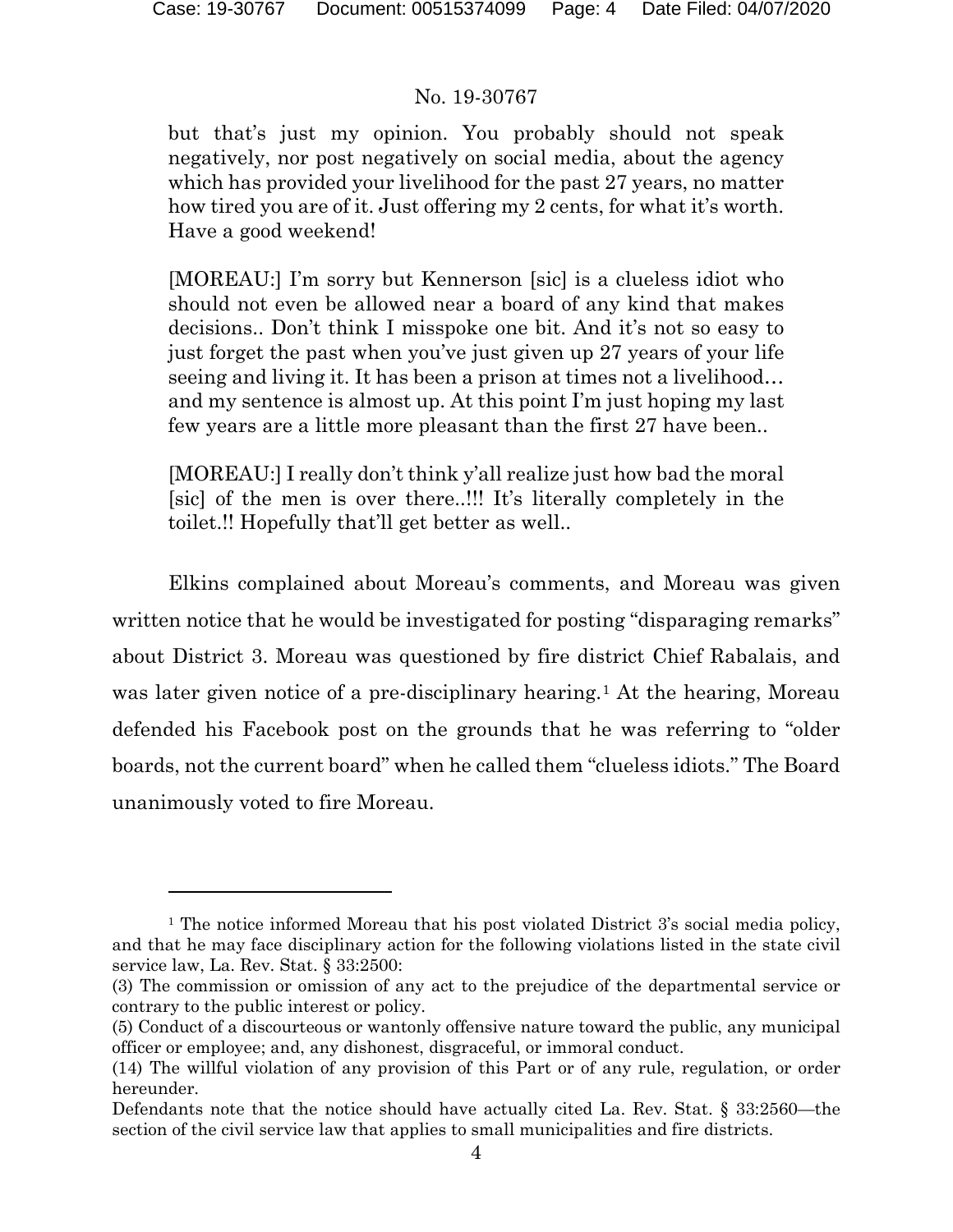Moreau sued District 3, alleging he was fired in retaliation for exercising his First Amendment rights. He later added seven individual members of the Board, and amended his complaint to assert procedural due process claims under federal and state law. The district court granted Defendants' motion for summary judgment, holding that (1) Moreau's speech was not a "public concern" and was not entitled to First Amendment protection; and (2) his procedural due process claims are time-barred. Moreau timely appealed.

## **II. DISCUSSION**

We review the district court's grant of summary judgment de novo.<sup>[2](#page-4-0)</sup> Summary judgment is appropriate "if the movant shows that there is no genuine dispute as to any material fact and the movant is entitled to judgment as a matter of law."[3](#page-4-1)

#### **1. First Amendment Claim**

To establish a First Amendment retaliation claim, Moreau must show that (1) he suffered an adverse employment action; (2) he spoke as a citizen on a matter of public concern; (3) his interest in speaking outweighed District 3's interest in promoting efficiency; and (4) his speech motivated District 3's adverse action against him.[4](#page-4-2) If Moreau did not speak on a matter of public concern, the inquiry ends.[5](#page-4-3)

We determine whether a public employee's speech relates to a matter of public concern by weighing the "content, form, and context of a given statement, as revealed by the whole record."[6](#page-4-4) In "mixed" cases—those

<span id="page-4-0"></span><sup>2</sup> *Uptown Grill, L.L.C. v. Camellia Grill Holdings, Inc.*, 920 F.3d 243, 247 (5th Cir. 2019).

<sup>3</sup> FED. R. CIV. P. 56(a).

<span id="page-4-4"></span><span id="page-4-3"></span><span id="page-4-2"></span><span id="page-4-1"></span><sup>4</sup> *Gibson v. Kilpatrick*, 838 F.3d 476, 481 (5th Cir. 2016). If the speech does not address a matter of public concern, a court need not proceed to the third and fourth steps.

<sup>5</sup> *Garcetti v. Ceballos*, 547 U.S. 410, 418 (2006).

<sup>6</sup> *Connick v. Myers*, 461 U.S. 138, 147–148 (1983).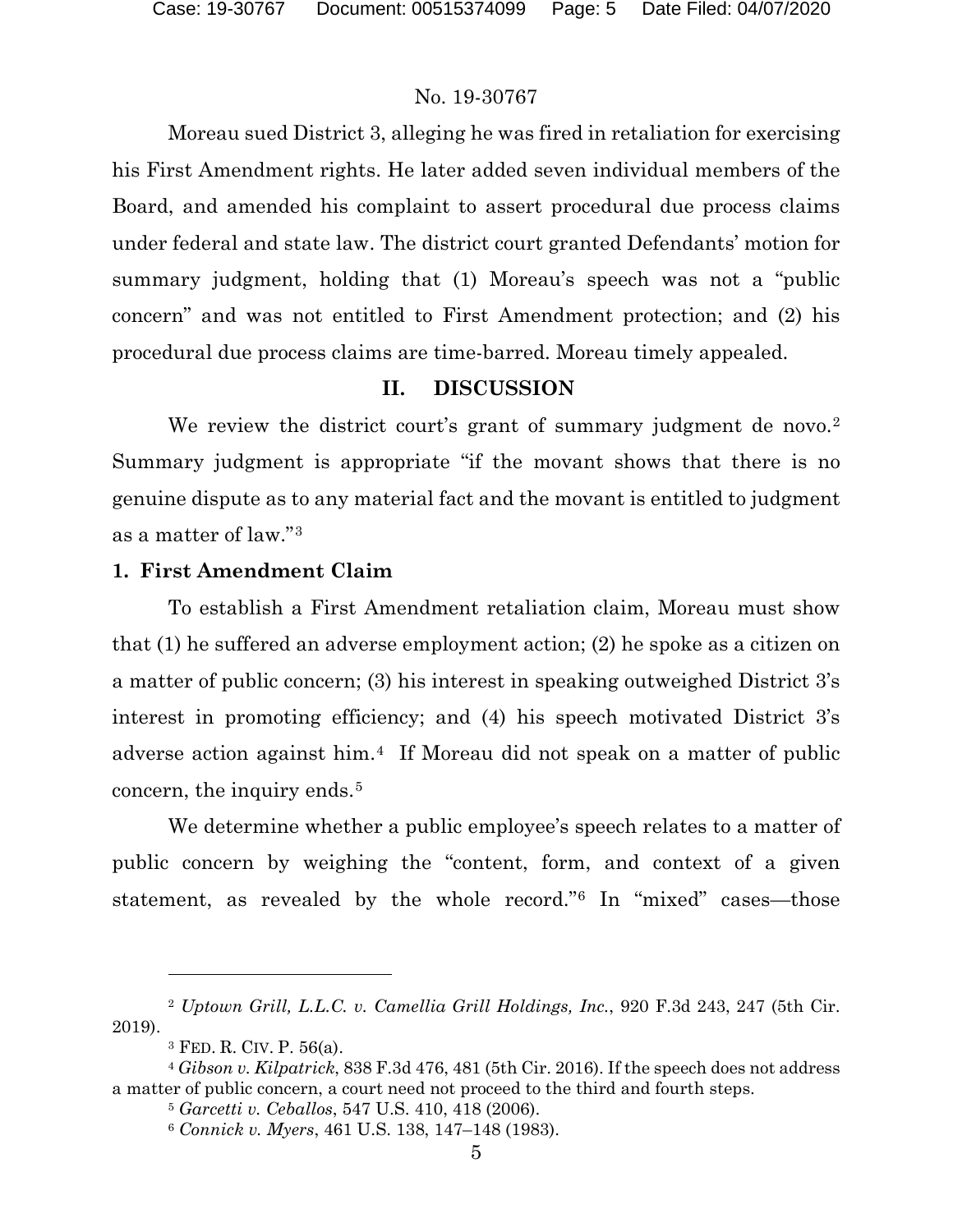involving both private and public concerns—we determine whether the private concerns predominate.[7](#page-5-0) Weighing these factors, we conclude that Moreau's Facebook post was predominately of private concern.

"Speech involves matters of public concern when it can be fairly considered as relating to any matter of political, social, or other concern to the community, or when it is a subject of legitimate news interest; that is, a subject of general interest and of value and concern to the public."[8](#page-5-1) Speech does not relate to a public concern when it involves "solely personal matters or strictly a discussion of management policies that is only interesting to the public by virtue of a manager's status as an arm of government."[9](#page-5-2) If, however, "releasing the speech to the public would inform the populace of more than the fact of an employee's employment grievance,"[10](#page-5-3) it might be public.

First, although Moreau's post addressed some matters of public concern—the Vermillion Parish School Board incident had garnered local media attention—his statement that his own employer's Board is made up of "clueless idiots" is more "akin to an internal grievance,"[11](#page-5-4) and "convey[s] no information at all other than the fact that a single employee is upset with the status quo."<sup>[12](#page-5-5)</sup>

Second, the form of his speech (a public social media post) weighs in favor of a finding of public concern—it was accessible to the public outside of District 3's chain of command.

Third, however, the context of his speech weighs against a finding that Moreau spoke predominately on a matter of public concern. Speech "made

<span id="page-5-0"></span><sup>7</sup> *Gibson*, 838 F.3d at 485.

<span id="page-5-1"></span><sup>8</sup> *Lane v. Franks*, 573 U.S. 228, 241 (2014) (citation and quotation marks omitted).

<span id="page-5-3"></span><span id="page-5-2"></span><sup>9</sup> *Branton v. City of Dallas*, 272 F.3d 730, 740 (5th Cir. 2001).

<sup>10</sup> *Id.* (quotation marks omitted).

<span id="page-5-4"></span><sup>11</sup> *Graziosi v. City of Greenville*, 775 F.3d 731, 738 (5th Cir. 2015).

<span id="page-5-5"></span><sup>12</sup> *Connick*, 461 U.S. at 148.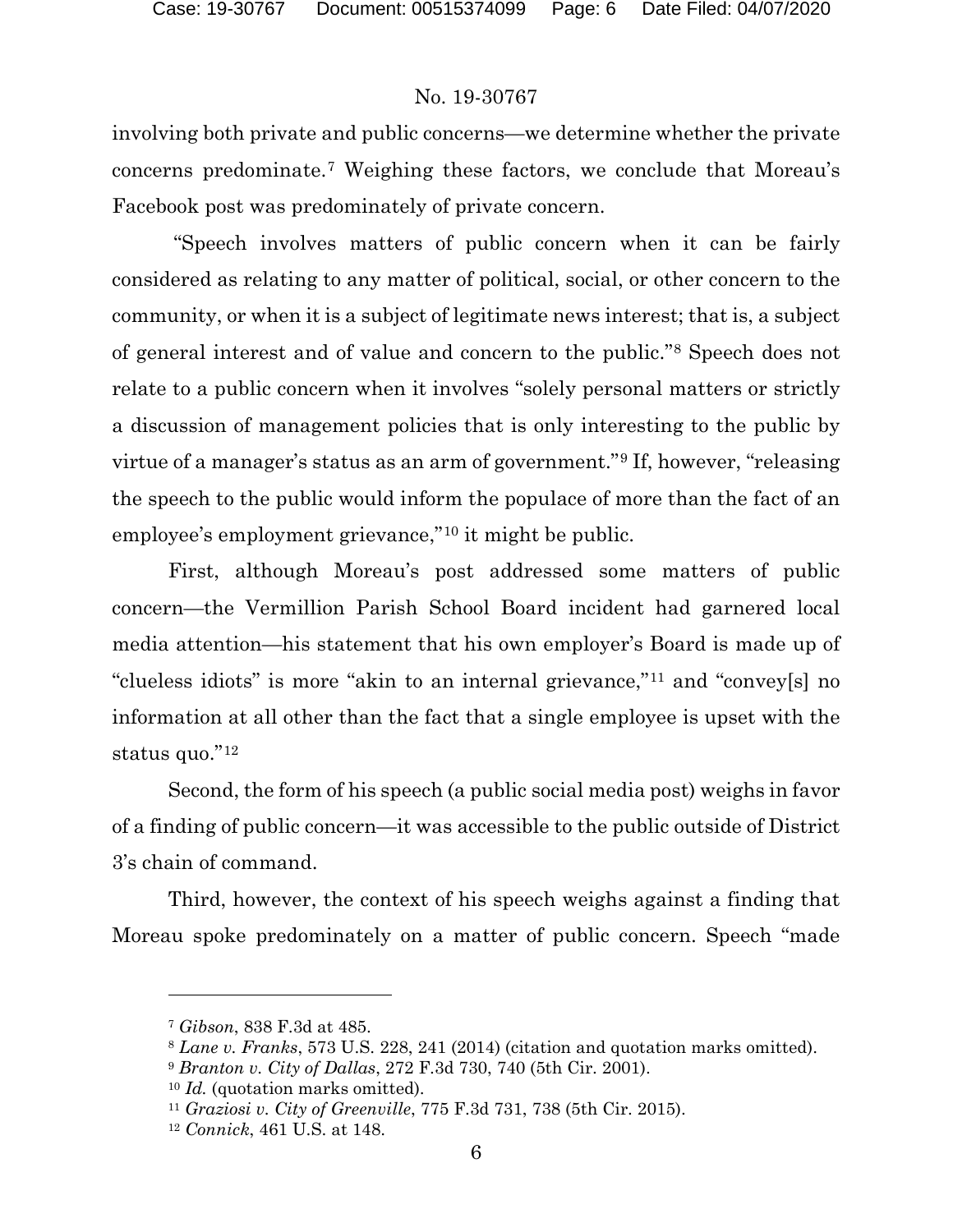solely in furtherance of a personal employer-employee dispute<sup>"[13](#page-6-0)</sup> isn't public and generally, "an employee speaks in furtherance of his personal employeremployee dispute when he discusses personnel matters directly impacting his job or criticizes other employees or supervisors' job performance."[14](#page-6-1) Moreau was admittedly angry with the Board for accusing him of refusing to participate in a fire training exercise, and for the way they treated him during the investigation and hearing. He made the Facebook post in the context of his private frustration with the Board's management and decision-making, and a "personal problem" he had with its Chairman.

Although Moreau began his Facebook post by commenting on a publicized school board incident, his speech "devolved" into his personal criticism of District 3's Board.[15](#page-6-2) His statement was "primarily motivated by and primarily addressed [his] displeasure"[16](#page-6-3) with District 3's Board and the way it operates. On balance, Moreau's speech was predominately of private concern, and the district court did not err in granting summary judgment.

#### **2. Procedural Due Process Claims**

Moreau brought federal and state due process claims, alleging he was fired "for various, ill-defined reasons in addition to his Facebook post." The district court concluded that these claims are time-barred. Even assuming these claims are timely, they fail on the merits.

<sup>13</sup> *Salge v. Edna Indep. Sch. Dist.*, 411 F.3d 178, 187 (5th Cir. 2005).

<sup>14</sup> *Id.* at 187–88.

<span id="page-6-2"></span><span id="page-6-1"></span><span id="page-6-0"></span><sup>15</sup> *See, e.g., Graziosi*, 775 F.3d at 738 (Police sergeant's Facebook post criticizing the department's failure to send a representative to a fellow officer's funeral was not public in nature because it "devolved into a rant" attacking the chief's leadership style and intradepartment decision-making.).

<span id="page-6-3"></span><sup>&</sup>lt;sup>16</sup> *Id.* at 739 ("We cannot allow the mere insertion of a scintilla of speech regarding a matter of public concern, to plant the seed of a constitutional case.") (internal citations and quotations omitted).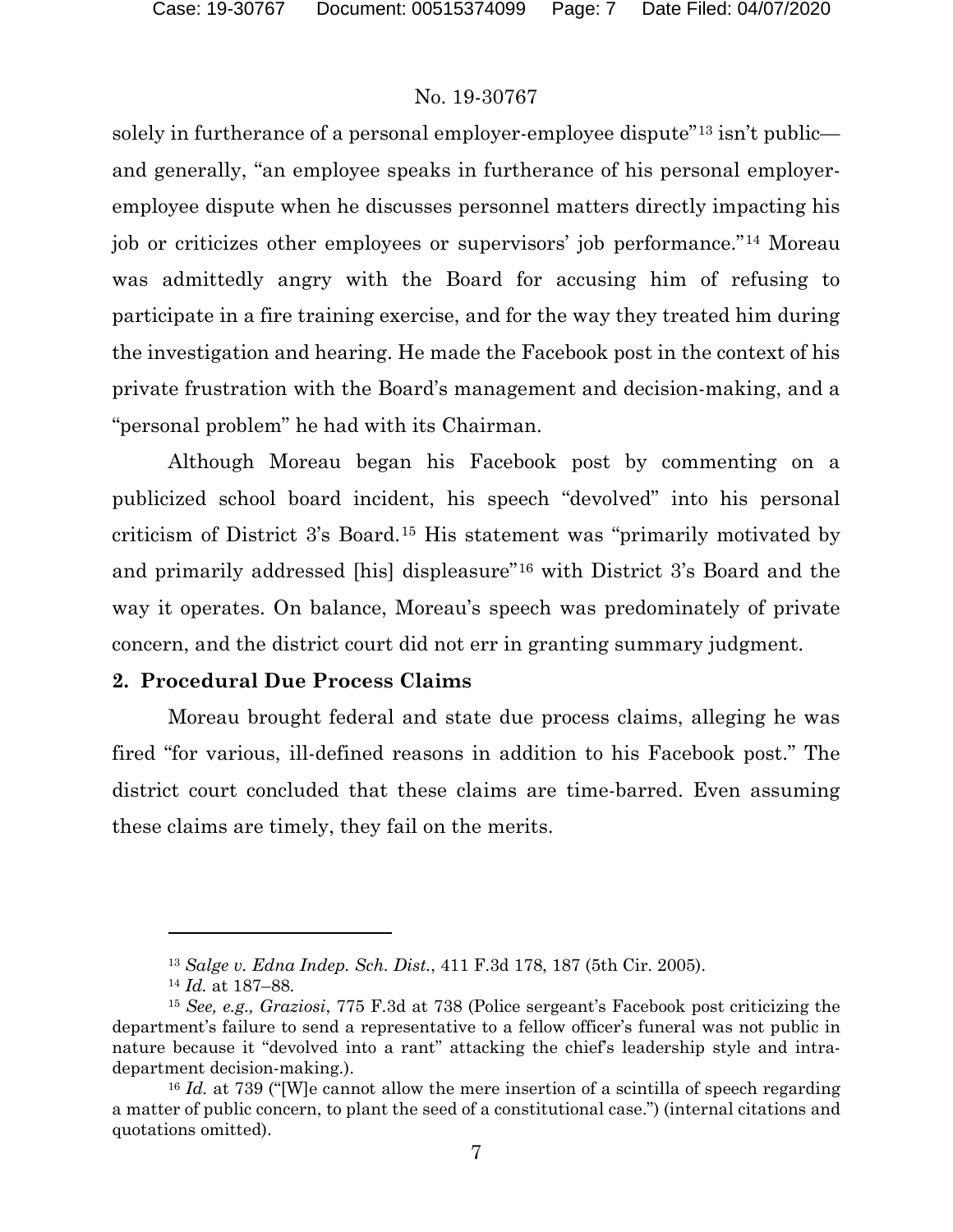A public employee "is entitled to oral or written notice of the charges against him, an explanation of the employer's evidence, and an opportunity to present his side of the story."[17](#page-7-0) "To require more than this prior to termination would intrude to an unwarranted extent on the government's interest in quickly removing an unsatisfactory employee."[18](#page-7-1) Here, Moreau received notice of his investigation and the pre-disciplinary hearing. He was informed of the possible bases for discipline—his Facebook post and violations of the civil service law—and was given a hearing before the Board, where he was able to respond and present his side of the story. Finally, he had the opportunity to appeal the Board's decision to the Civil Service Board.

Moreau argues that the Louisiana Firefighters' Bill of Rights,[19](#page-7-2) which imposes additional procedural requirements on fire departments attempting to discipline their employees, can support a federal or state due process claim. But "the process which is due under the United States Constitution is that measured by the due process clause, not that called for by state regulations.["20](#page-7-3) The failure to apply certain "procedural protections called for by state law or regulation does not of itself amount to a denial of due process."[21](#page-7-4) And because that statute does not create a private right of action for damages, Moreau cannot bring § 1983 and state law claims for alleged violations of it.

<sup>21</sup> *Id.*

<sup>17</sup> *Cleveland Bd. of Educ. v. Loudermill*, 470 U.S. 532, 546 (1985).

<sup>18</sup> *Id.*

<sup>19</sup> La. Rev. Stat. § 33:2181-2186.

<span id="page-7-4"></span><span id="page-7-3"></span><span id="page-7-2"></span><span id="page-7-1"></span><span id="page-7-0"></span><sup>20</sup> *Giovanni v. Lynn*, 48 F.3d 908, 912 (5th Cir. 1995) (citation omitted); *see also Dearman v. Stone Cty. Sch. Dist.*, 832 F.3d 577, 584 (5th Cir. 2016) ("The School District may have violated state law when denying Dearman an official nonrenewal hearing. Given, however, that Dearman did receive both notice and an opportunity to respond, this state-law violation does not also amount to a violation of federal due process.").